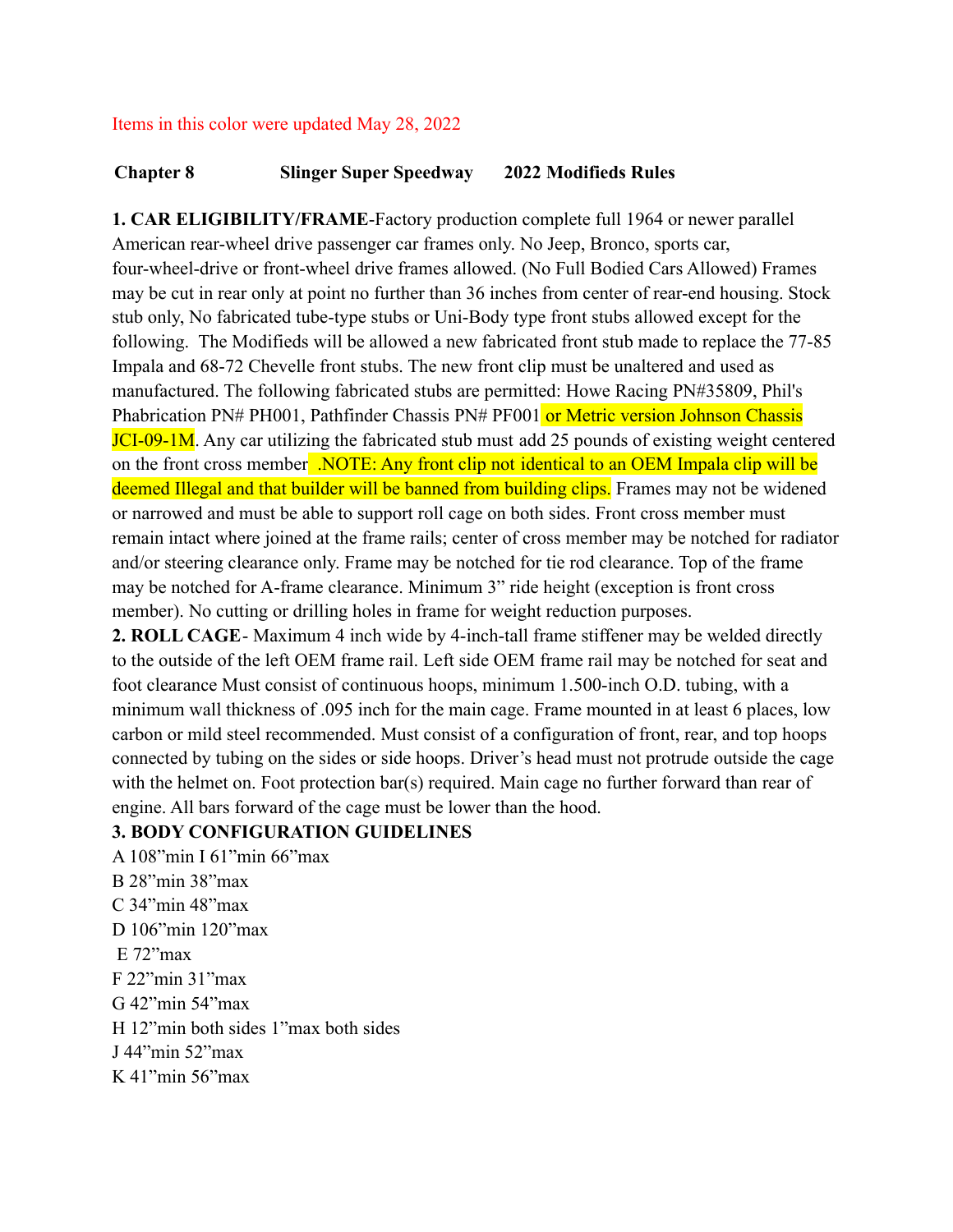L N/A

M Windshield must be sealed from engine compartment

N 8" min. / 90 degree Solid material

O 16"min 20"max

P 6.5"center to center

Q 3" minimum

R 19"max must be same both sides

S Min. 24" nose must be flat and flush with sides.

T 66"max

U 2"max clearance at rear of roof and 5" at top front.

V N/A

W N/A

X 2"max at rear of car

Y 4"max interior slope from front to rear

Z Must be same both sides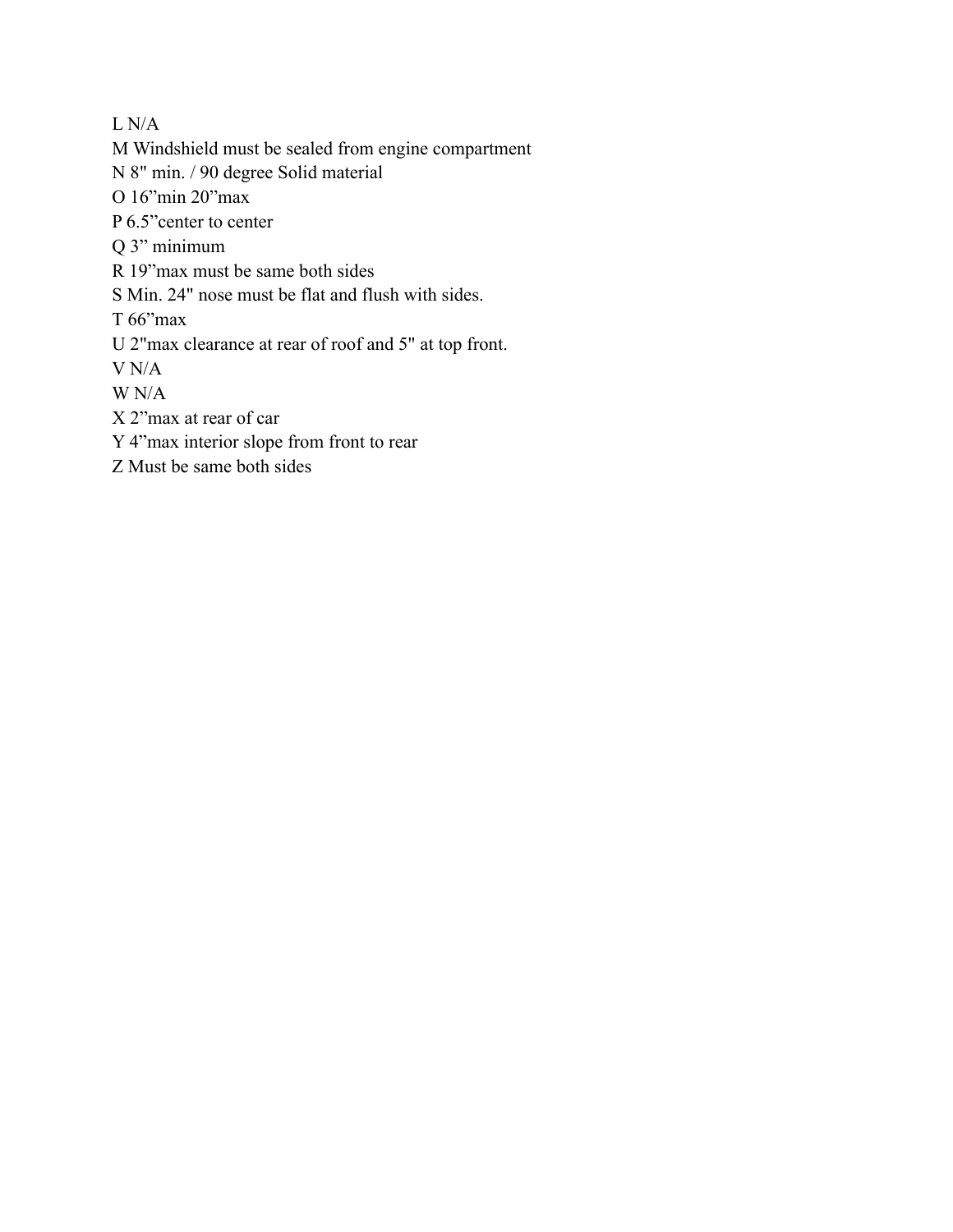# **37. BODY CONFIGURATION GUIDELINES**



 $\frac{1}{2}$ 

Rear quarter panel cannot be over 2" different left to right in<br>total height. No flat or concaved roofs. Sail panels must be the<br>same on both sides of the body and in the same location.<br>(Plus or minus 2")



Rear quarter panel cannot be<br>over 2" different left to right.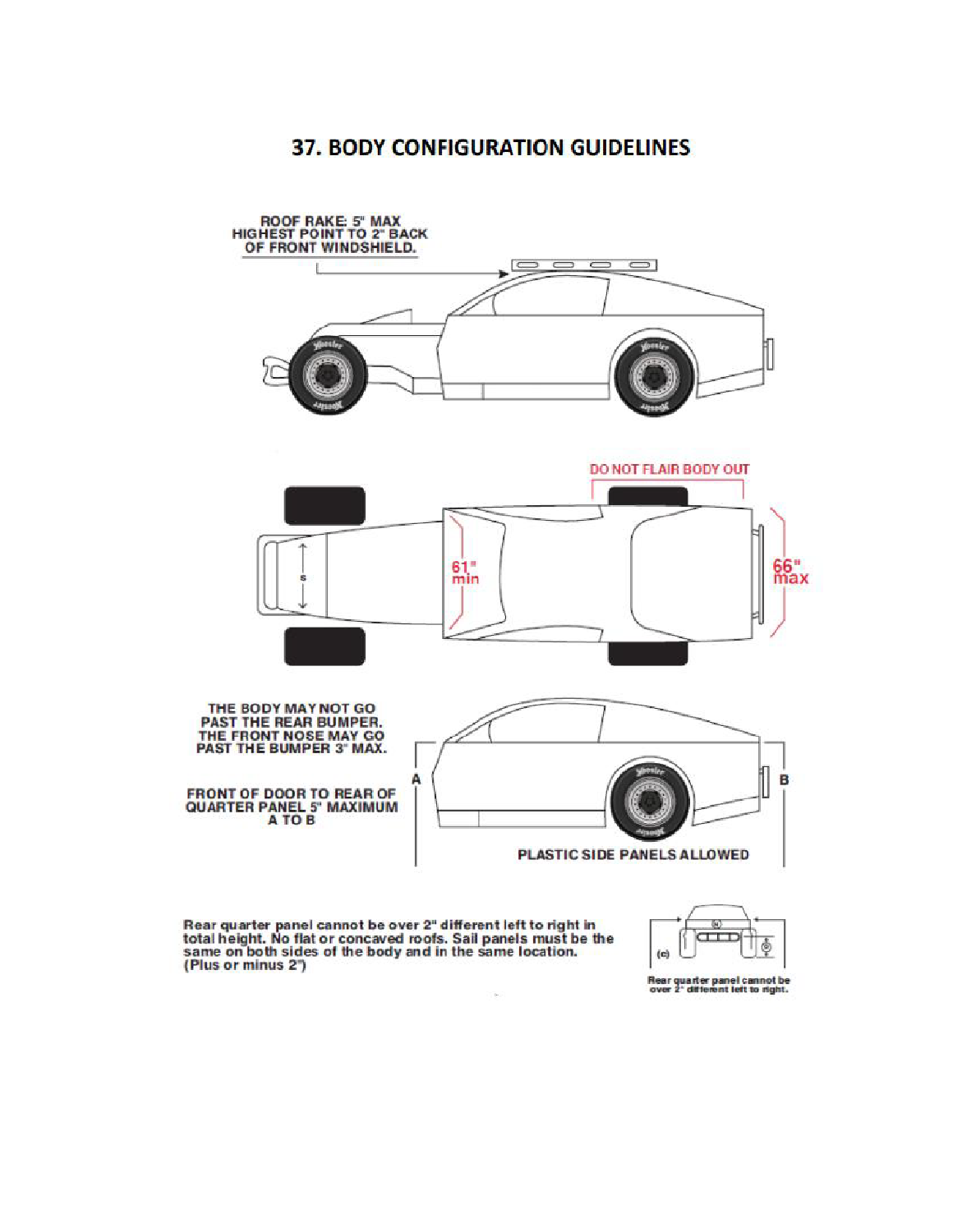| А | $108"$ min              |   | $61''$ min            | Q | 3" minimum          | ٧ | 4"max interior slope from |
|---|-------------------------|---|-----------------------|---|---------------------|---|---------------------------|
|   |                         |   | 66"max                |   |                     |   | front to rear             |
| в | 28"min                  |   | 44"min                | R | 19"max must be      | z | Must be same both sides   |
|   | 38"max                  |   | 52"max                |   | same both sides     |   |                           |
| c | 34"min                  | к | $41u$ min             | s | Min. 24" nose       |   |                           |
|   | 48"max                  |   | 56"max                |   | must be flat and    |   |                           |
|   |                         |   |                       |   | flush with sides.   |   |                           |
| D | $106$ "min              | L | N/A                   | т | 66"max              |   |                           |
|   | 120"max                 |   |                       |   |                     |   |                           |
| F | $72n$ max               | м | Windshield must be    | U | 2"max clearance     |   |                           |
|   |                         |   | sealed from engine    |   | at rear of roof and |   |                           |
|   |                         |   | compartment           |   | 5" at top front.    |   |                           |
| F | $22n$ min               | м | 8" min. / 90 degree   | v | N/A                 |   |                           |
|   | 31"max                  |   | Solid material        |   |                     |   |                           |
| G | $42^{\prime\prime}$ min | o | $16''$ min            | w | N/A                 |   |                           |
|   | 54"max                  |   | 20"max                |   |                     |   |                           |
| н | 12"min both sides       | P | 6.5" center to center | x | 2"max at rear of    |   |                           |
|   | 1"max both sides        |   |                       |   | car                 |   |                           |

**3a. APPEARANCE**-Numbers: 18-inches on both sides, and roof, additional numbers approximately 6" high on upper right side corner of windshield & on upper left rear filler panel. Body may be any make or model with any style body. Stock appearing roof required. Cars must have a hood which covers the motor and radiator. Any flares must not be out past tires. No special wings or anything in front of front tires. Rear Filler Panel recommended. Rear of the car should not be painted solid black  $\&$  should have color contrast other than solid black. **3b. TOW HOOKS**-Tow hooks on front and rear are required and painted white.

**3c. BUMPERS & NERF BARS**-Steel bumpers required front and rear. Two (2) bar front bumper is mandatory. Maximum size is  $= 1-1/2$ " X .095" mounted to frame-end, no wider than width of material outside frame horns and with bottom loop parallel to ground. Top bar must be directly above the bottom bar, minimum 6.5 inches apart. One single bar rear bumper is required. Maximum size is  $= 1-3/4$ ". Wrap around rounded rear bumpers is highly recommended. The required fuel cell protection bar (maximum size  $= 1-1/2$ " X .095") may be attached to the rear bumper. One single nerf bar between the front and rear wheels, on each side of the car are allowed. Maximum size  $= 1-1/2$ " X .095". They are to be attached to the cage at the front and rear sections of the nerf bar. No center supports are allowed on the nerf bars. All bumpers and nerf bars must be capped with no sharp edges and not extend out past the width of the sidewall of the tires.

**3d. HOOD**-Must completely cover the top of engine and radiator and must extend from the nose piece to the deck. Hood may be made of metal, aluminum, or fiberglass and must provide a seal to the top of the engine compartment and cannot cover the side of the engine more than 5". Hood scoops okay.

**3e1. WINDSHIELD**-Windshield recommended Minimum of 1/8 inch thick Lexan in front of driver. Two interior supports 1 inch wide and 1 inch deep (not plastic) recommended. Windshield must be able to deflect any debris or oil that might enter the driver's compartment from the front. If a bullet-style windshield is used, a center window bar is recommended. If no windshield is used a minimum of three (3) windshield bars 5/16" in diameter is required and must be mounted in front of the driver.

SPOILER- A clear see thru Lexan spoiler with NO lettering is required with a Maximum height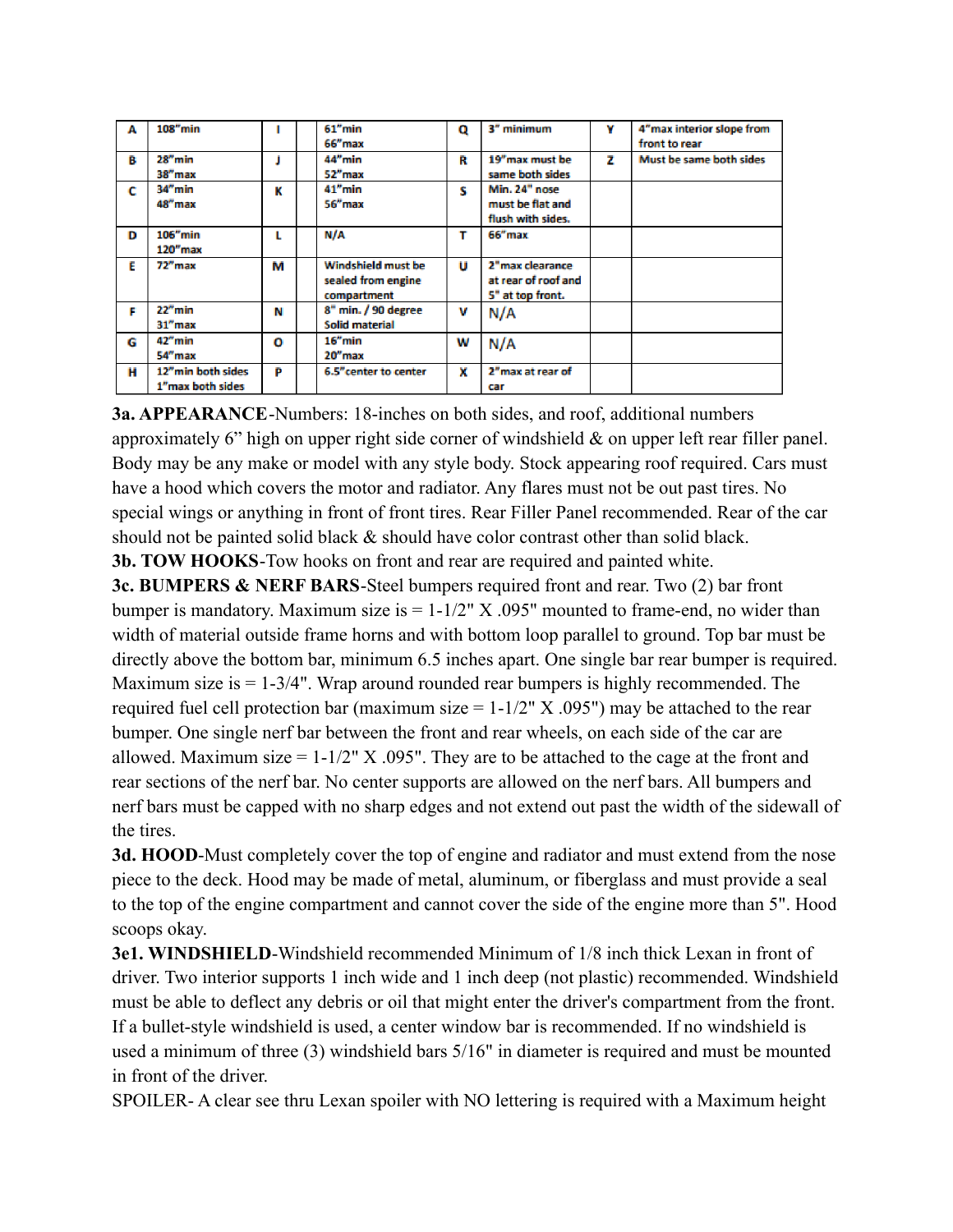of 5" tall x 66" width with spoiler not extending outside body; 43" max height from ground with driver; must not extend down the side or outside rear quarter panels, no wings, side skirts or wicker bills allowed. Rudders or forward mounted brackets will not be permitted. 2-week grace period for non-compliance.

**4. FIREWALL**-Must be metal or aluminum with minimum sized holes for throttle, etc. Firewall must be sealed from the engine compartment.

**4a. FLOOR**-Must be metal or .125 aluminum. Must cover the entire driver's cockpit to the rear edge of the seat.

**4b DRIVING COMPARTMENT** - Cockpit must be completely sealed off from engine compartment and fuel cell. Roll bar padding required around driver; Recommended: Fire retardant padding. A securely mounted operational 2-½ pound minimum fire extinguisher with a gauge visible for inspection purposes is mandatory. Extinguisher must be mounted in a quick release bracket. Fire suppression systems are recommended. Driver-side window net required, minimum 16 inch by 20 inch ribbon or mesh style, and must be mounted to the roll cage so the latch is at the top front of the window. Clearly labeled push-pull or toggle type kill switch accessible from either side of the car is required. A gas pedal toe bar (kick-up) is highly recommended. No driver-adjustable devices allowed while the car is in competition except brake adjuster. No carbon fiber interior components will be allowed, likewise, no carbon fiber or titanium components allowed anywhere on the car.

**5. WHEELBASE & TRACK WIDTH**-Minimum Wheelbase 108" both sides no tolerance. Maximum track width (front or rear) shall not exceed 78" measured outside to outside of tire. **6. SUSPENSION**-Stamped steel OEM replacement lower a-frames; rubber, nylon, or steel lower a-frame bushings; Heims; welded or bolted shock mounts on lower a-frames; Lower a-frames must be right and left, and of the same design. Lower a-frame mounts and bolt holes on the frame must be in OEM location. OEM type ball joints only. Sway bar must be OEM type, no splined bars; no rear sway bars (back of car)

**7. SPINDLES**-No Fabricated Spindles (OEM Type cast spindles) reconditioned cast OEM spindles allowed P/N#3448B LH and P/N#3449B RH.

**8. WHEELBASE & TRACK WIDTH**-Minimum Wheelbase 108" both sides no tolerance. Maximum track width (front or rear) shall not exceed 78" measured outside to outside of the tire. **9. SPRINGS**-Only springs allowed are one steel, non-progressive coil spring and/or steel leaf spring per wheel. Coil Springs must be at least 4.5" inches in O.D. No Torsion bars or air bags. Leaf spring rule: Steel multi leaf springs allowed. Other suspension parts not allowed include floating leafs, half leafs, mono leafs, or top springs. Aluminum lowering blocks and adjustable rear shackles are allowed. Solid bar 3rd link only.

**10. SHOCKS**-One steel shock per wheel that is non-adjustable; unaltered, with a welded bearing on one end of shock minimum. No bulb-type, threaded body, coil over, air, or remote reservoir shocks. No Schrader valves or bladder type valves allowed. No external or internal bumpers or stops. Maximum 2.125 inch O.D. shock body. No shock covers allowed. All shocks must be completely collapsible and extendable at any time. No internal bump stops allowed. Max MSRP of any shock \$169.99 **11.**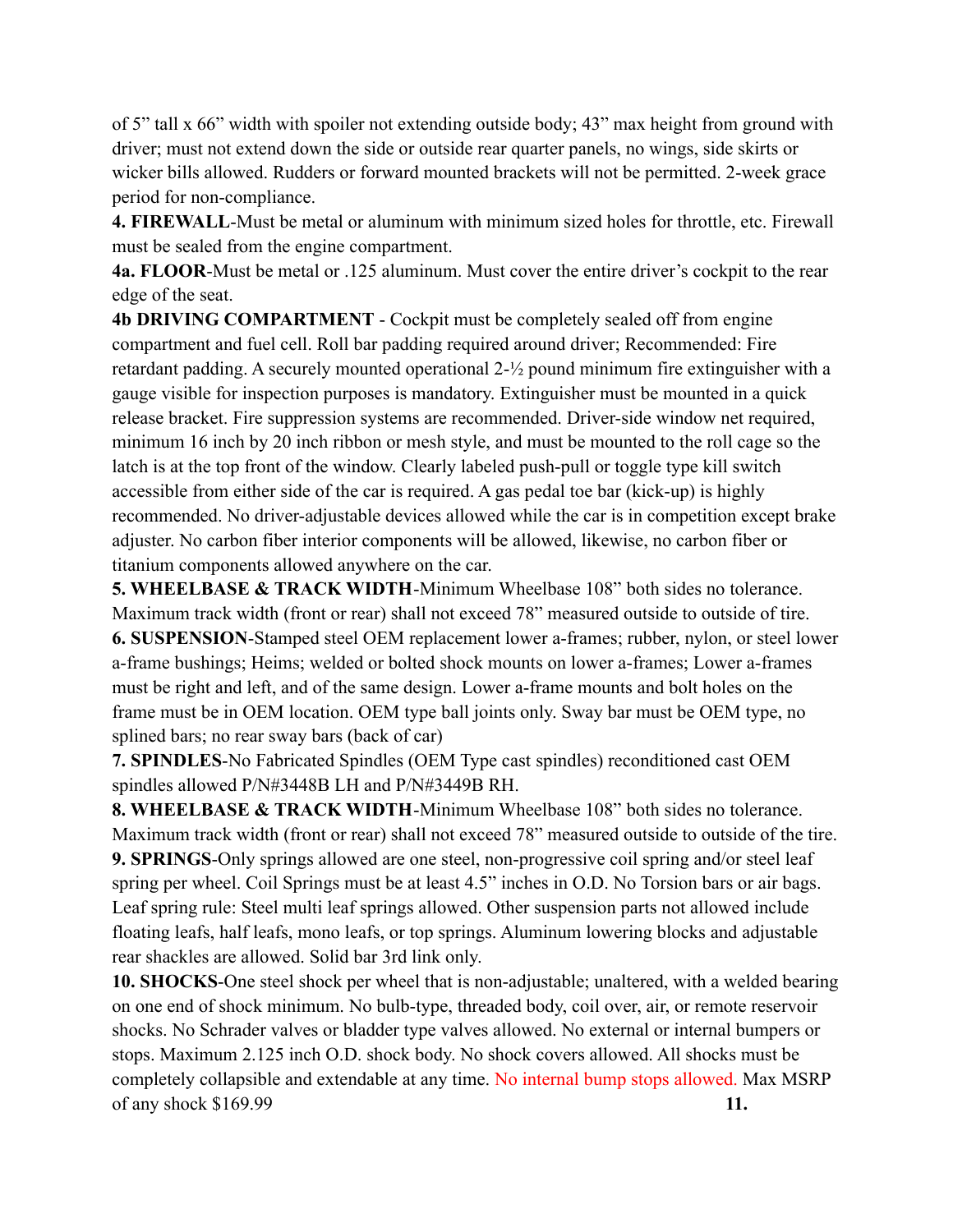**HUBS**-Steel hub and rotor (2 piece allowed) No aluminum hubs. No Wide 5 Hubs allowed **12. STEERING**-No rack & pinion allowed. Steering box with center link style required must be steel in the OEM location. (OEM aftermarket type center link allowed) Exceptions are inner/outer tie rod ends may be replaced with heims and adjuster sleeves, steel or aluminum. No one piece steering shafts; must have minimum 2 swivel joints for safety. Quick release steering wheel hub required. Collapsible steering shaft recommended. No electric power steering units. **13. REAREND**-Spool type differential only. Any 3 or 4 Link Steel Floater type or steel tube quick change rear end allowed. Minimum 10" ring & pinion quick change. No cambered or torsion type hubs or drive plates. All Links, trailing arms & top link must be solid link from heim to heim NO Springs, Biscuits or Rubber bushings allowed. No Lift Bars Allowed. No Birdcages or Senneker T-arm assemblies or bridge kits allowed. No open tube or cambered (1/2 degree tolerance) rear ends. No cambered or torsion type hubs or drive plates. One-piece straight spline drive plates only. Magnetic steel axles required. Steel coil-over eliminators, or steel or aluminum coil-over kits allowed on rear end only with 4.5" minimum spring, must conform to shock and spring rules. All drain plugs must be safety wired.

**14. BRAKES/ROTORS**-Four-wheel brakes required at all times. Single piston steel "GM'' calipers only, Max MSRP \$117.99. Single or dual master cylinder after-market brake pedals are allowed. No floating or self-centering rotors. No ABS units, brake recirculation systems, or floating caliper brackets. Only one brake bias adjusting unit allowed. No "wheel fans" or blower motor devices allowed. Directional vane rotors allowed with a maximum MSRP \$123. **15. ENGINE**- American make 8 cylinder small block engine allowed with max CID 410. Steel block. No machine works outside of the block. Wet sump oiling system only. (NO LS Series Engines Allowed)

**15a. CRATE ENGINES-GM 602 CRATE ENGINE**- (P/N #19258602) must be used as produced from factory; motor will be allowed one Holley 4 bbl 650 cfm carburetor #80541-1 (with no modifications) with no adapter plate or spacer. One .065 paper gasket allowed. Crate engines must run a stock style HEI distributor with coil in cap and a maximum timing of 34 degrees. MSD Soft Touch Rev Control Part #018- 8728 or 018-8727CT with a maximum 6200 rpm chip required. Box must be mounted out of reach of the driver. Maximum compression can never be greater than 9.2:1. All crate engines may not be altered from factory specs. Any evidence of tampering with engine components will result in disqualification, confiscation, fine, and suspension for balance of season. Slinger Speedway Tech staff reserves the right to impound motors for inspection or dyno testing. No refreshing, buy new instead. Some repairs may be allowed with prior Slinger Speedway management approval. No Ford or Chrysler crate engines allowed.

**15b. IRON HEAD CONCEPT ENGINE**- Two valves per cylinder. No aluminum blocks or heads. GM & Ford - 362 CID maximum, Chrysler - 373 CID maximum. All engines must meet the following specifications regardless of manufacturer: Stock or stock replacement cast iron heads with factory valve angles. GM Bowtie numbers 14011058, 10134392,(casting number 14011034 and 12480034), World Products Sportsman II numbers 011150, 011250 & Dart Iron Eagle numbers 10110010-10220010 allowed. Ford 351N and 352N heads, World Products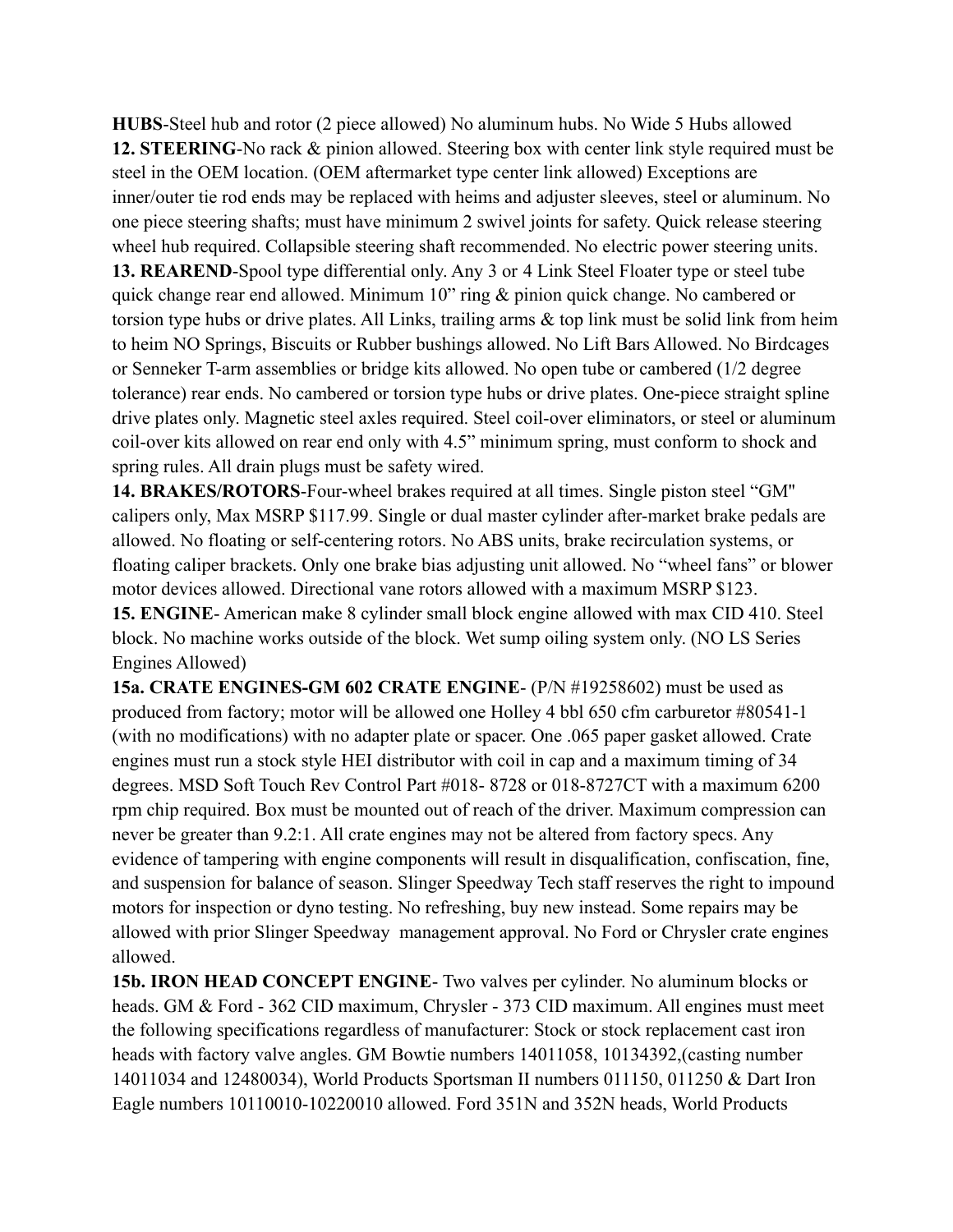Windsor Sr. 053040 allowed. Chrysler 5249769, 4529446, Casting numbers must be visible on all heads. Minimum combustion chamber 62cc, maximum 2.02-inch intake and 1.6-inch exhaust valves required. Flat top pistons required. A minimum of zero deck height required. 10.8 to one maximum compression ratio. Connecting rods must be magnetic steel. Rod journal minimum diameter 1.900". Oil pan minimum depth 6.5". A 3/4" NPT inspection hole in the oil pan required. Inspection hole must be located in line with the second or third rod journal of the crankshaft, on either side of the pan and above the sump area (oil level). Hole in windage tray in line with inspection hole required. Valve spring retainers are the only titanium parts allowed. No radius edge lifters. Lifters must be able to rotate in their bores. No roller or mushroom cam/lifters. Maximum valve lift - .600" (measured at retainer). OEM style rocker arm mounting required. Firing order may not be altered. Ignition systems may not be computerized, programmable or have memory circuits. No magnetos, crank trigger, multiple coil or programmable ignition systems allowed. Production type steel crankshaft with normal configuration counterweights. No dry sump or vacuum systems of any kind allowed. External single stage oil pump allowed on Ford engines. OEM type, mechanical fuel pump, in original location, required. Chrysler engines add 20 lbs. for CID over 362. Intake Manifold: Edelbrock Victor Jr. 2975 (GM), 2915, 2920. (Chrysler), 2921, 2980, 2981 (Ford). Plenum and port configuration must remain as produced. No adapters/ spacers between intake and heads. **15c. OPEN CONCEPT ENGINE**-American make 8 cylinder small block engine allowed with a maximum cubic inch of 410cid. No aluminum blocks. (NO LS Series Engines Allowed) No machine work to the outside of block (lightening). Wet sump oiling system only. No magnetos.

Aluminum cylinder heads allowed with 25 lbs. bolted in front of the torque plate on each side of the engine; with a total weight package of 2650 minimum. Roller cam allowed. Motor mounts cannot be removed or altered. Castings and fittings must not be changed.

**15d. LS ENGINE-**NO LS series engines allowed.

**16. ENGINE COMPARTMENT**-Rear of engine must be mounted at least 72 inches forward from centerline of rear axle. Engine offset must be kept within 2 inches of the centerline of the front cross member with engine level. Radiator must be mounted in front of the engine & radiator must be behind the front cross member. Cooling system may be modified. No anti-freeze allowed. Accumulators cannot be mounted between driver and left-side door.

**17. RADIATOR/COOLING**-Metal radiator mounted in front of engine radiator must be behind the front cross member. Fan protection and overflow tank located in the engine compartment required. Water pump must be stock type in stock location. Electric water pumps are not allowed. Antifreeze is not allowed. Oil and transmission fluid coolers are not allowed in the driver's compartment.

**18. IGNITION SYSTEMS**-All Engines must be equipped with a Distributor Type Ignition System, No crank fire ignitions. All cars must have an ignition switch clearly labeled. Ignition disconnect switch must be located within reach when standing outside the car (easily accessible to emergency personnel.) Vacuum advance may be removed and the pick-up coil locked. MSD, any brand, or GM electronic boxes are allowed. No magnetos. No electronic traction control devices of any type.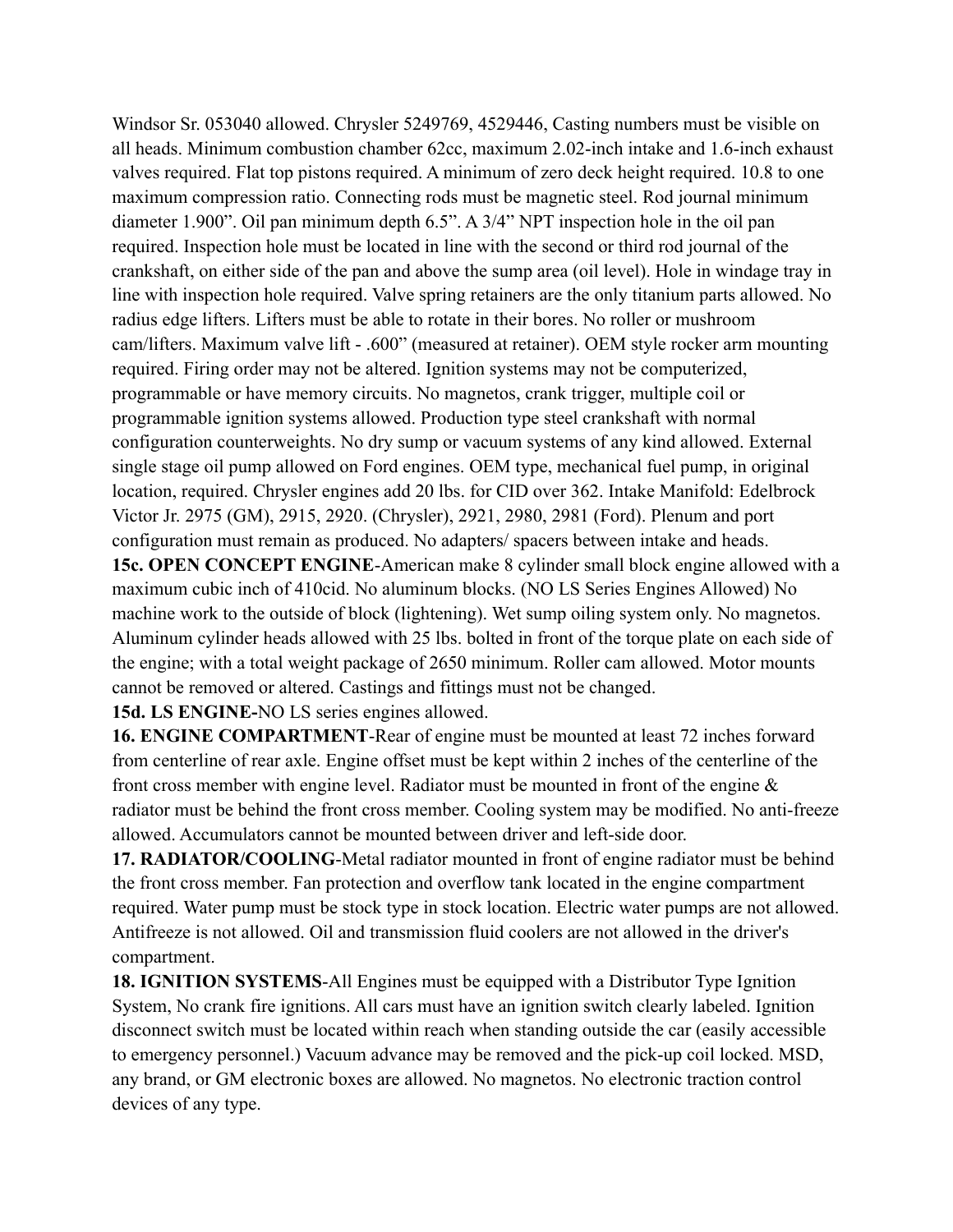**19a. CARBURETOR IRON HEAD & OPEN CONCEPT**-The Holley Ultra HP Carburetor is not allowed. Holley 4412 Carburetor Rework Guidelines: Body of Carbs: No polishing, coating, grinding, or drilling of holes allowed. Gasket surfaces may be machined for improved sealing. The choke may be removed, but all screw holes must be permanently sealed. Choke horn may not be removed. Boosters may not be changed including no additional holes. Height, size, and shape must remain standard and unaltered. Venturi area must not be altered. Casting ring must not be removed. Base plate must not be altered in shape or size. Butterflies: Must not be thinned or tapered. Screw ends may be cut even with shafts, but screw heads must remain standard. Throttle Shafts: Shafts must remain standard and must not be thinned or cut in any manner. Holley 4412 HP metering block is allowed but cannot have any additional fuel passages drilled and or plugged. Standard 4412 metering block may be drilled/plugged, but can only have a total of 3 fuel passages per side of block, must remain stock appearing for carb style, no aftermarket blocks permitted. Any attempt to pull outside air other than straight down through the venture is not permitted. Jets may be changed. No dial-a-jet devices. No addition of any material, such as epoxy, may be added to carb or parts except to seal vacated external screw holes. Epoxy allowed on boosters of 4412-2 bbl. at the main body only. (No fuel injection)

**19b.CARBURETOR 602 CRATE**-Holley 4 bbl 650 cfm carburetor #80541-1(with no modifications) with no adapter plate or spacer. One .065 paper gasket allowed. Double return springs required. (No fuel injection)

**20a. CARB ADAPTER**- 1-5/8" max thick w/gaskets. Original orientation required, adaptor may protrude into the plenum of Intake Manifold by a Maximum of 1/4". Adaptors are one piece only. Tapered or Beveled Adapters Allowed. (THIS DOES NOT APPLY TO 602 CRATE ENGINE PACKAGES)

**20b. AIR FILTER**-All air must enter the engine through top of carburetor ONLY; Air filter maximum size 14-inches outside diameter by 4-inches high. No flow enhancers or cold air induction permitted. K&N filters permitted. Air filter is mandatory to act as a flame arrestor.

**22. TRANSMISSION**-Must have at least two forward gears and one reverse, plus a neutral position. With the engine running and the car in still position, it must be able to engage the car in gear and move forward, then backward. OEM production type transmissions approved. Aftermarket transmissions (Bert, Brinn, Falcon) allowed. (2-speed, 3-speed, 4-speed and automatic). No 5-speed or more transmissions, No 'in and 'out boxes allowed. Standard clutch type transmissions must have a blow proof bell housing (steel or aluminum). Automatic transmissions must have an approved scatter shield.

**23. DRIVESHAFT**-Steel Only; 2" minimum diameter. No energy absorbing or carbon fiber drive-shafts allowed. No chromoly steel allowed. Drive shaft must be painted white. Safety hoop required on front half of drive shaft. Driver must be protected from the drive shaft.

**24. CLUTCH**-Performance grade stock or racing clutch permitted. Minimum diameter 5½". No carbon fiber clutches allowed. A scatter shield or safety bell housing is required when a stock clutch is used. Inspection hole required in bellhousing.

**25. FUEL**-Gasoline only (Racing Fuel Allowed) No E-85 or oxygenated or other performance enhancers. No alcohol or nitrous.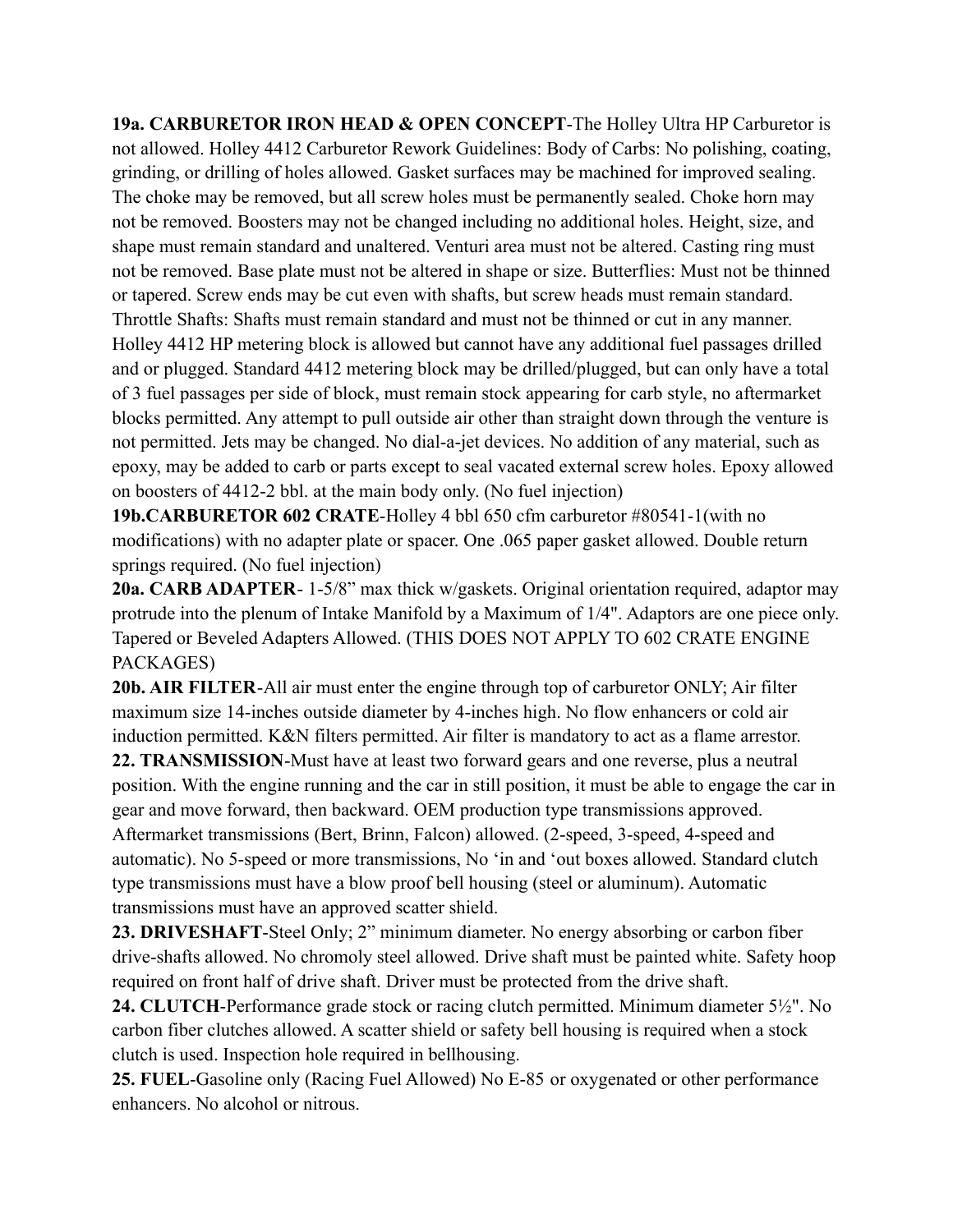**26. FUEL PUMP**-Fuel Pump Stock type mechanical drive (belt drive ok) NO electric fuel pumps.

**27. FUEL CELL**-Slinger Speedway approved racing fuel cell of any capacity. A (1/8") 11-gauge steel fuel cell can or fuel cell protector plates are required. If 1/8" thick steel protector plates are used; plates must cover the sides and rear of the fuel cell. Fuel cell can of 1/8" thick steel shall have a one-inch lip and front, bottom and rear will be one piece. The top of the can will use an 18 or 20 gauge steel top and the cell must be banded both ways with two steel (1" x 1/8") straps in each direction. Fuel cell must have a plastic or rubber style bladder, foam baffle and rollover valve. Fuel cell must be mounted with 1" square tubing behind the rear axle, between frame rails and must be totally enclosed from the driver compartment. Fuel cell must have a rear protection bar and must extend below the fuel cell and be braced back to the main frame with a minimum of 1 1/2" X .095" tubing. Bottom of the fuel cell must be at least 10 inches from the ground. Fuel filler must be accessed through deck lid; filler spout may be extended, but not connected to bodywork. Aeroquip or equivalent gas line required; routing must be outside of cockpit and protected from damage. The use of U style cells has been prohibited. **28. EXHAUST**-Headers or cast-iron manifolds allowed on all engines (No Tri-Y Headers or stainless steel headers allowed.) Mufflers required and 95 decibels Max at 100 feet. Any car not meeting the 95 decibel rating will add 25#'s for the night, & must remedy the issue before next visit.

**29. BATTERY**-12-volt systems max. Batteries must be securely mounted ahead of the rear axle, away from fuel cell and lines. All batteries in the drivers compartment must be in an approved sealed battery box. Battery disconnect switch highly recommended & must be located in the center of the driver compartment accessible to the safety team from the passenger side window. **30.WEIGHT RULE / ENGINE PACKAGE** – Maximum Left Side Weight 58% All weights include driver in driver's position and steering wheel on. All weights are minimums without any fuel allowance. No moving weight, liquid or solid or weight moving devices allowed. No tungsten, lead shot, ball bearing type ballast, all ballast must be painted white and lettered with car number. Any car running sanctioned dirt races previously this current season is exempt from the left side weight percentage rules. Any questions as to eligibility for that exemption should be directed to Slinger Speedway track officials.

2450 lbs GM 602 Crate #19258602 Holley 650cfm 4bbl 4150 HP carburetor, part number 80541 6200 RPM Chip 58% Left Max

2600 lbs Iron Head Concept Engine Holley-4412 500 cfm 2bbl 7200 RPM Chip 58% Left Max 2650 lbs Open Concept Engine Holley-4412 500 cfm 2bbl 7200 RPM Chip 58% Left Max

| <b>WEIGHT</b> | <b>ENGINE</b>              | <b>CARBURETOR</b>                            | <b>RPM LIMIT</b> | LEFT SIDE % |
|---------------|----------------------------|----------------------------------------------|------------------|-------------|
| <b>2450</b>   |                            | <b>APPROVED GM SEALED 602 HOLLEY 650 CFM</b> | -6200            | 58%         |
| 2600          |                            | <b>IRON HEAD CONCEPT ENGINE HOLLEY 4412</b>  | 7200             | 58%         |
| 2650          | <b>OPEN CONCEPT ENGINE</b> | <b>HOLLEY 4412</b>                           | 7200             | 58%         |
|               |                            |                                              |                  |             |

**31a. WHEELS**-Aftermarket made for racing, 15"x 8" inch maximum. Minimum Wheel Weight 14 lbs. Steel Wheels only permitted. No tire pressure reliefs or bleeders of any kind allowed. **31b.** Wheel Studs and Spacers-A minimum of five (5) lug nuts per wheel, minimum 0.625-inch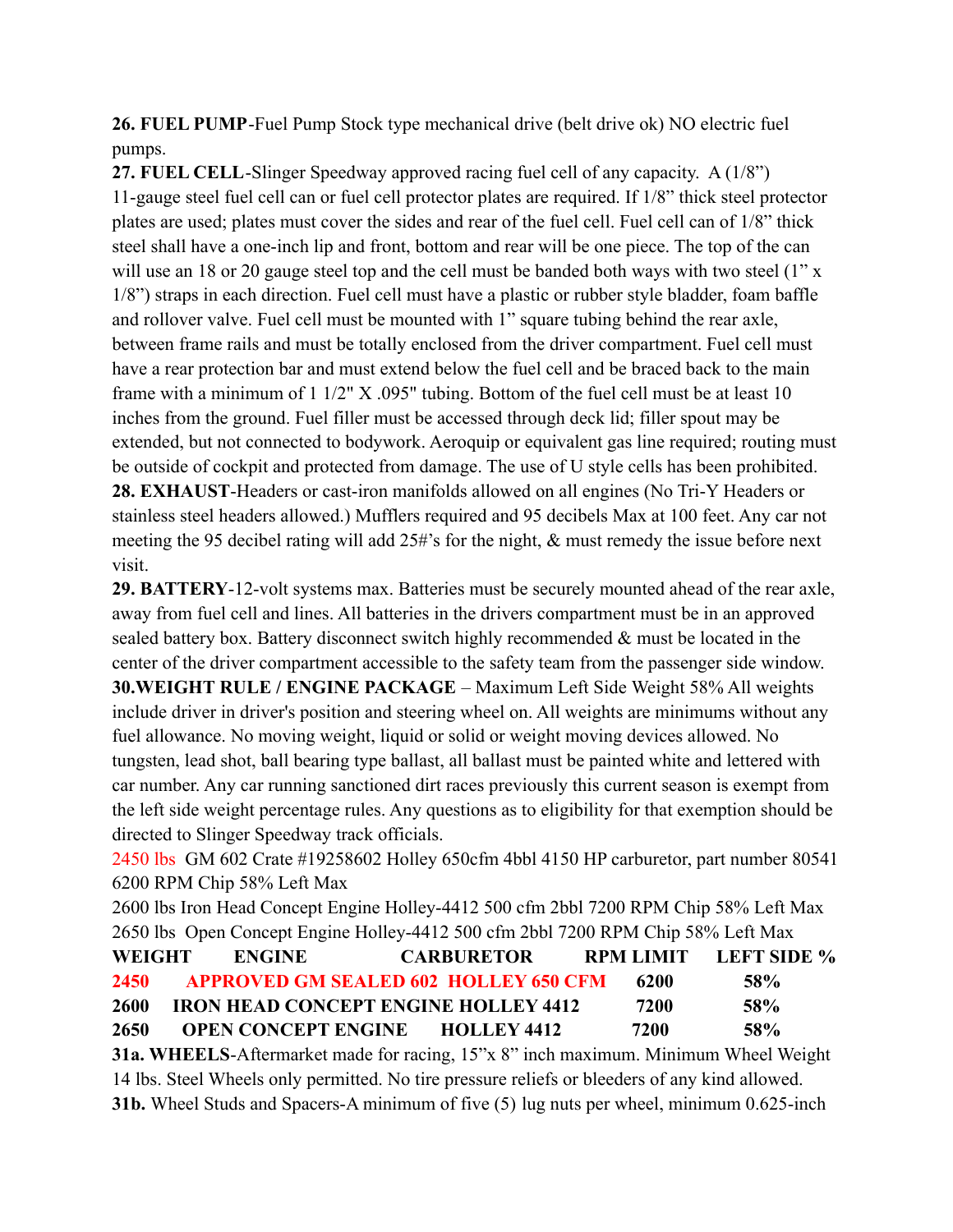(5/8") Solid steel nuts, showing a minimum of two (2) threads through the nut, must extend through the lug nut when clamping the wheel to the hub.

## **32. TIRES**: Approved tire: Hoosier D800 only.

.

8-inch maximum width steel wheel. Wheels must be approved Minimum clean wheel weight 19 lbs. Minimum 1" solid steel lug nuts. Tire rule will be: Teams may purchase a maximum of 6 tires into their initial tire bank and can purchase one new tire on the 3rd week of competition and continue with one new tire per week of competition thereafter. New competitors coming in after the first event of the season may only purchase 4 tires to start their tire bank and must start behind the invert if using all 4 new tires or if you only use two new on the first night of competition and two used with 4/32" wear on them you can start where you qualify. All tires used in competition, (heats, dash, feature, etc.), must come from that Competitor's tire bank. You may qualify and race on any combination of tires from your bank. Tire bank follows the driver. Used tires presented for "race" use will be counted as new tires. Hoosier D-800 will be sold at track Must fill out a tire card prior to qualifying at each race event. No wheel weights allowed Only 1 new tire permitted per night. Used tires must meet the minimum wear standard 5/32 tread depth or less as determined by Slinger Speedway officials. Tires MAY be marked in qualifying and the driver must submit a completed tire registration card at that time. Qualifying tires must be used for all events that day. Failure to do so will result in disqualification from that event. Hoosier D-800 will be sold at track. Chemical treatment of tires (softening) is not permitted and if found guilty will result in the disqualification from the event and loss of prize money and points. Drivers guilty of altering and/or chemical treatment of tires will also be suspended for the next night of racing. If a driver is found altering and/or chemical treatment of tires on the last night of competition, he/she will be disqualified for that night of points and prize money and deducted of all points from the previous night of competition. The definitive method to determine if a tire is legal will include a durometer reading with the exact number to be provided by Hoosier, taking into account the model of the tire and tire temp. Failure of a tire to meet the minimum reading may result in seizure of the tire, fine, penalty, and/or disqualification as mentioned above.

**33. SEATS** Approved aluminum driver's seat required. Seat must be fastened to the frame/roll cage and located to give adequate distance from the driver's arm to door bars. Shoulder supports on the right and left sides of the seat and head support on right are required. Full containment seats recommended. (No Carbon Fiber) Seat may not protrude outside 4 point upright or top cage halo.

**34a. RESTRAINT SYSTEMS/SEAT BELTS** - Belts must be dated within 3 years of event date or newer or as marked for expiration by the manufacturer. A minimum five-point harness system is mandatory. Competitors using any SFI approved Head and Neck restraint system may use a standard three-inch (3") or the recommended SFI approved racing two inch (2") wide shoulder straps. Shoulder harness belts shall be mounted in accordance with the manufacturer's installation instructions. Belts must be anchored to roll cage or frame. Grade "5" bolts ½" min diameter required. Shoulder harness must not be anchored lower than 2-inches below driver's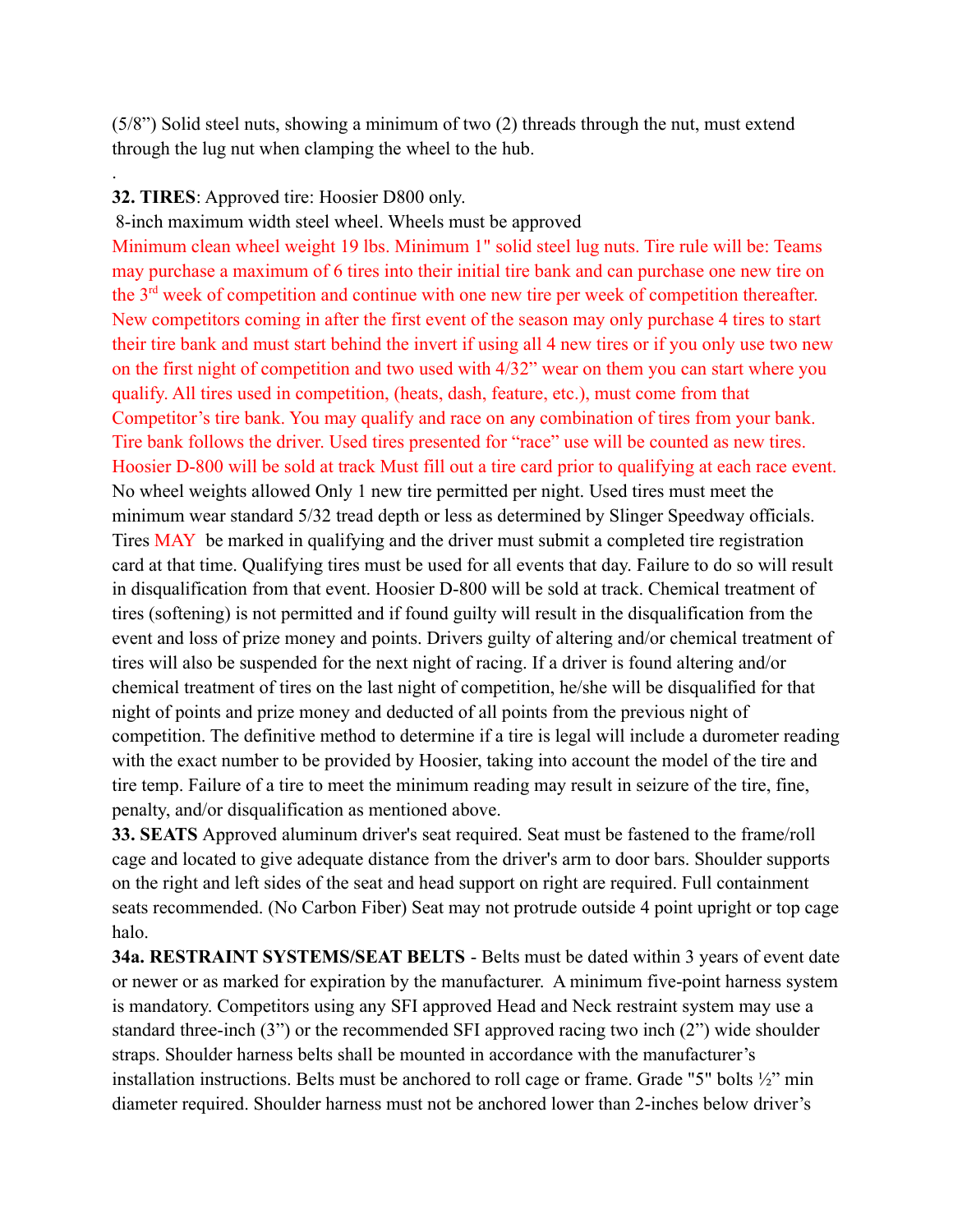shoulder height. 6-point belts (double crotch strap) are recommended.

**34b. DRIVER'S SAFETY EQUIPMENT - Complete SFI- approved fire-retardant driving suit** and gloves required. Eye protection and a Snell SA-2015, SA2020 or newer helmet required. Snell "M" or D.O.T helmets not allowed. Head and Neck restraints (HANS Type), fireproof shoes, are recommended. Slinger Speedway officials will monitor items related to safety, but ultimately it is the responsibility of the driver to monitor, maintain, and update his safety equipment

**35. TRANSPONDERS/RADIOS/ELECTRONICS**: Transponder location: must be mounted 72" from most forward point of the center of the rear end housing, on the rear of the engine torque plate. Transponders must be registered with Slinger Speedway officials and be installed at all times car is on the track. Raceceivers are mandatory for Race Director Communications. The frequency is channel #1565. Must be worn by the driver or team spotter. Radio frequency must be registered with Slinger Speedway. Two way-radios are allowed with a spotter in the designated spotter area during all racing events, with a label of car number and/or name on back of shirt or head set.

**36. CAMERA**-Maximum of two cameras permitted. Cameras may not be used for data logging of any gauges, or driver's cockpit functions.

**37. ELECTRONICS**- No Data Logging gauges or Data recording/acquisition equipment, computer or video analysis equipment of any kind. Traction control devices of any kind are not allowed.

**38. CHAMPIONSHIP POINTS & MONEY**- Championship points will be awarded per your finishing position. If a driver is disqualified, drivers behind them do advance.

**39. LOCAL TRACK VISITING EXCEPTION**: Cars from other tracks or sanctioning bodies that have similar but differing rules, and/or similar performance, may be allowed to participate during the 2021 season in the interest of welcoming competition. These cars will be granted temporary eligibility status for a time to be determined by Slinger Speedway officials.

**40a. TECH INSPECTION**: 1. All cars are subject to inspection ANYTIME before, during, or after a race; Officials reserve the option to impound parts or components for further inspection and examination.

**40b.ILLEGAL EQUIPMENT** Super chargers; turbo charger; nitrous or other injection systems; pressure or electric fuel systems; aluminum blocks; dry-sump systems; floating brakes; Aftermarket brake recirculators; or external oil pumps; multi-coil or crank fired ignition; on board data gathering or timing devices, ABS units, or traction control devices of any kind are not allowed. No titanium, magnesium, carbon fiber or tungsten products. No digital gauges (including tach) no electronic monitoring computer devices capable of storing or transmitting information except memory recall analog tach. All wiring must be visible for inspection. All illegal parts are subject to impound.

Any driver entering or driving in the pit area unreasonably will NOT be paid that night. Any unjustified action on or off the track will result in suspension from the track or pit area and loss of pay. To be eligible for special event awards and/or any contingency awards you must be a